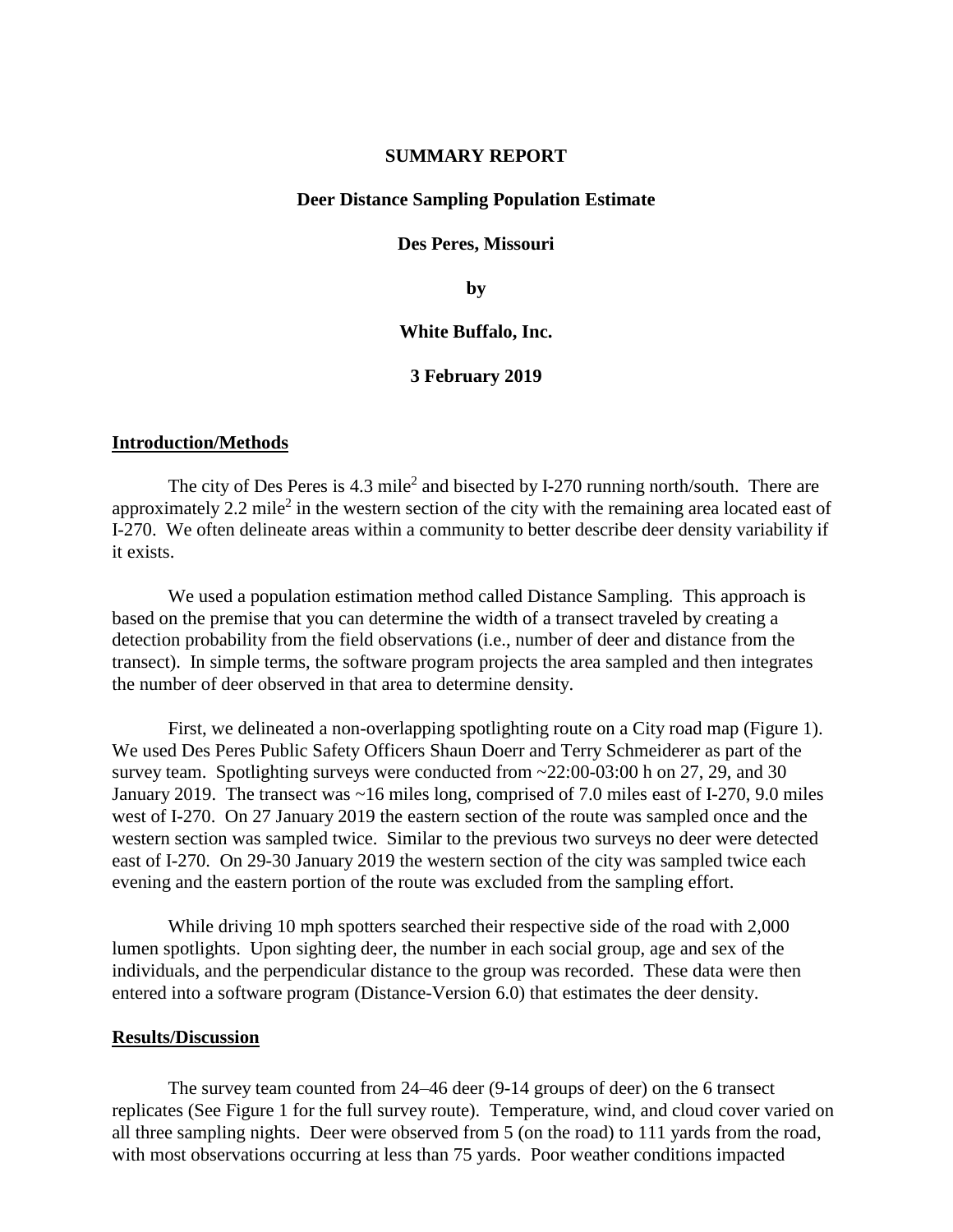observations on 29 January 2019. Wind velocities in excess of 15 mph, with gusts above 25 mph, resulted in 34 % fewer observations than the other two survey replicates. In an effort to more accurately represent the deer population, observations from 29 January 2019, were excluded from the density estimate calculations. Inclusion of the known bias data would have reduced the density estimate by over 20%.

The mean sighting distance was 50.6 yards, 19% greater than the 2017 mean of 40.8 yards. The average cluster size of 3.2 is 30% greater than the 2017 result of 2.45. Increasing cluster size (observed group size) has been a common trend over the last 3 surveys. During the 2016 survey the average cluster size was 2.3. The average group size has increased nearly 40% in the last 4 years. The complete observations sheets are attached as Appendix A.

Deer were only observed on ~9.0 miles of the 16.0 mile transect. The segment of the transect with deer observations occurred west of I-270 (Figure 2). In an effort to provide a more accurate estimate, we sampled the area west of 1-270 twice on all three survey nights instead of allocating effort to the area east of I-270 where no deer were observed on the initial sampling night and previous years surveys. West of I-270 deer appeared to be evenly distributed with numerous observations occurring on Center/Fair Royal Drive, Hickory/Hunter Creek Ridge, 4 Winds Farm and Shari Drive. The estimated density for the west portion of the municipality (where deer were observed;  $\sim$ 2.2 mile<sup>2</sup>) is 51.3 deer/mile<sup>2</sup> (95% confidence interval: 35.2 – 74.6 deer/mile<sup>2</sup>). Therefore, we estimate that there were ~113 deer (51.3 deer/mile<sup>2</sup> X 2.2 mile<sup>2</sup> = 112.9 deer) inhabiting this area with a range of 77-164 at the 95% confidence interval. The deer density estimate is  $\sim$ 12% higher than the 2017 estimate. Please be advised that these estimates are pre-fawning with an expected increase in May and June.

No deer were observed east of I-270 even though it comprised nearly 44% of the transect route (7.0 miles of transect) and  $\sim$ 49% of the land area ( $\sim$ 2 mile<sup>2</sup>). Based on these observations the deer densities east of I-270 can be assumed to be  $\langle 10 \text{ deer/mi}^2 \rangle$ . Residents in this area may experience some conflicts with deer, but the area would typically be considered to have low deer densities.

The demographics of the population were ~38% yearling and adult females, ~48% fawns, and  $\sim$ 14% yearling and adult males based on observations during the survey. The data indicates a recruitment rate of ~1.3 fawns per adult doe, significantly greater than the 0.8 fawns per doe observed in 2017. It would be expected that the population growth next year will be significantly greater than during 2017 when recruitment rates were abnormally low.

Continued development along Des Peres Road will likely displace the deer inhabiting this area to other portions of the city. Residence surrounding this area would be expected to see a significant increase in the number of deer conflicts as displaced deer seek refuge in the surrounding habitat that remains. Field observations during the Distance Sampling route seem to support this. Numerous deer were observed on Beaver Dam Road, Holleyhead Drive, Camberwell Drive, and 4 Winds Farm, areas that would be considered to have limited traditional deer habitat.

Integration of deer into more developed parts of the municipality is a direct result of traditional deer habitat loss and increasing deer densities. Deer utilize the forage that is available (i.e., landscape plantings) when traditional browse is not available, and seek cover in sparser, less desirable, wooded corridors as densities increase. Conflicts between humans and deer increase as they embed themselves into these more highly developed areas.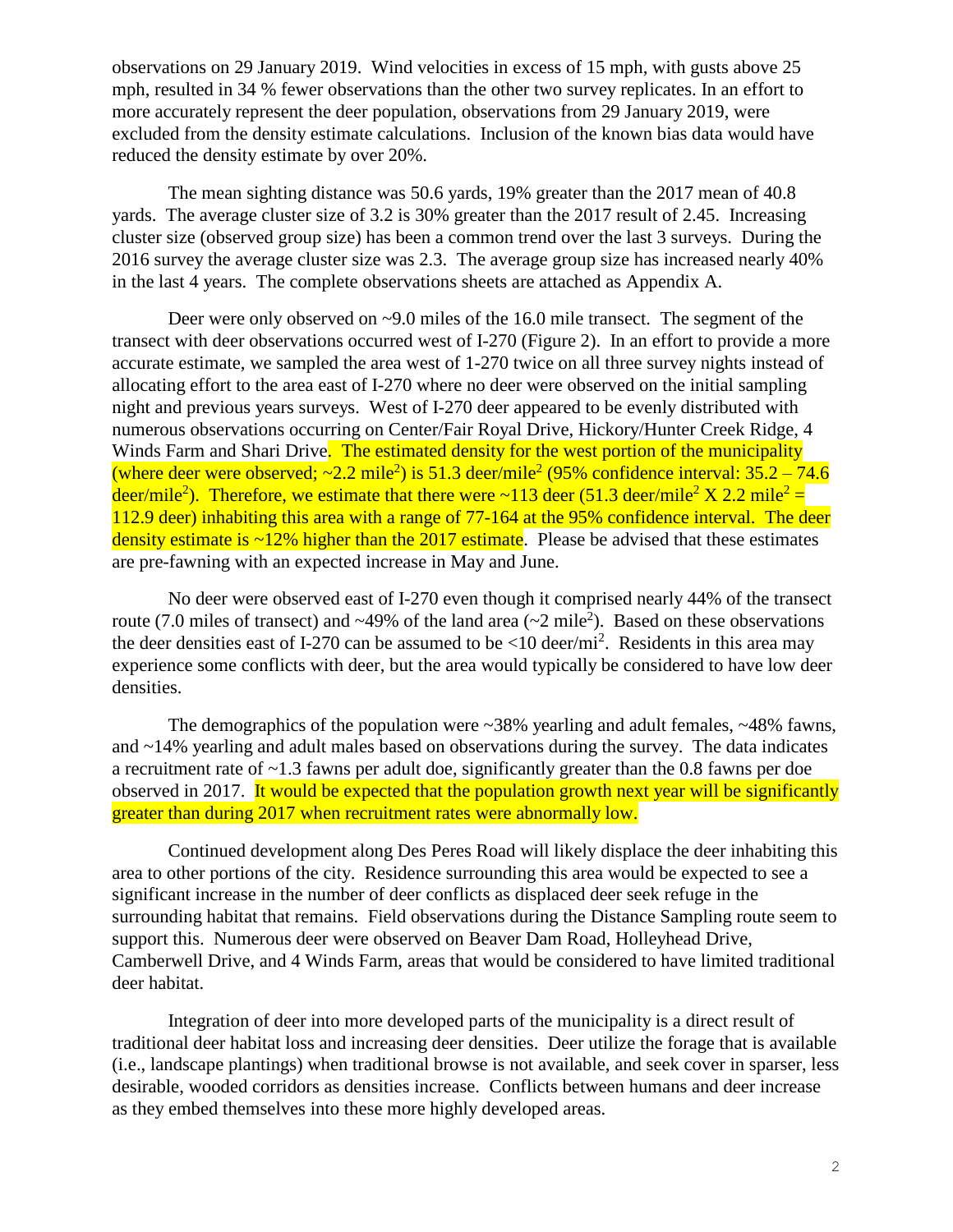

Figure 1. Des Peres, MO Delineated Distance Sampling Route 27, 29, & 30 January 2019.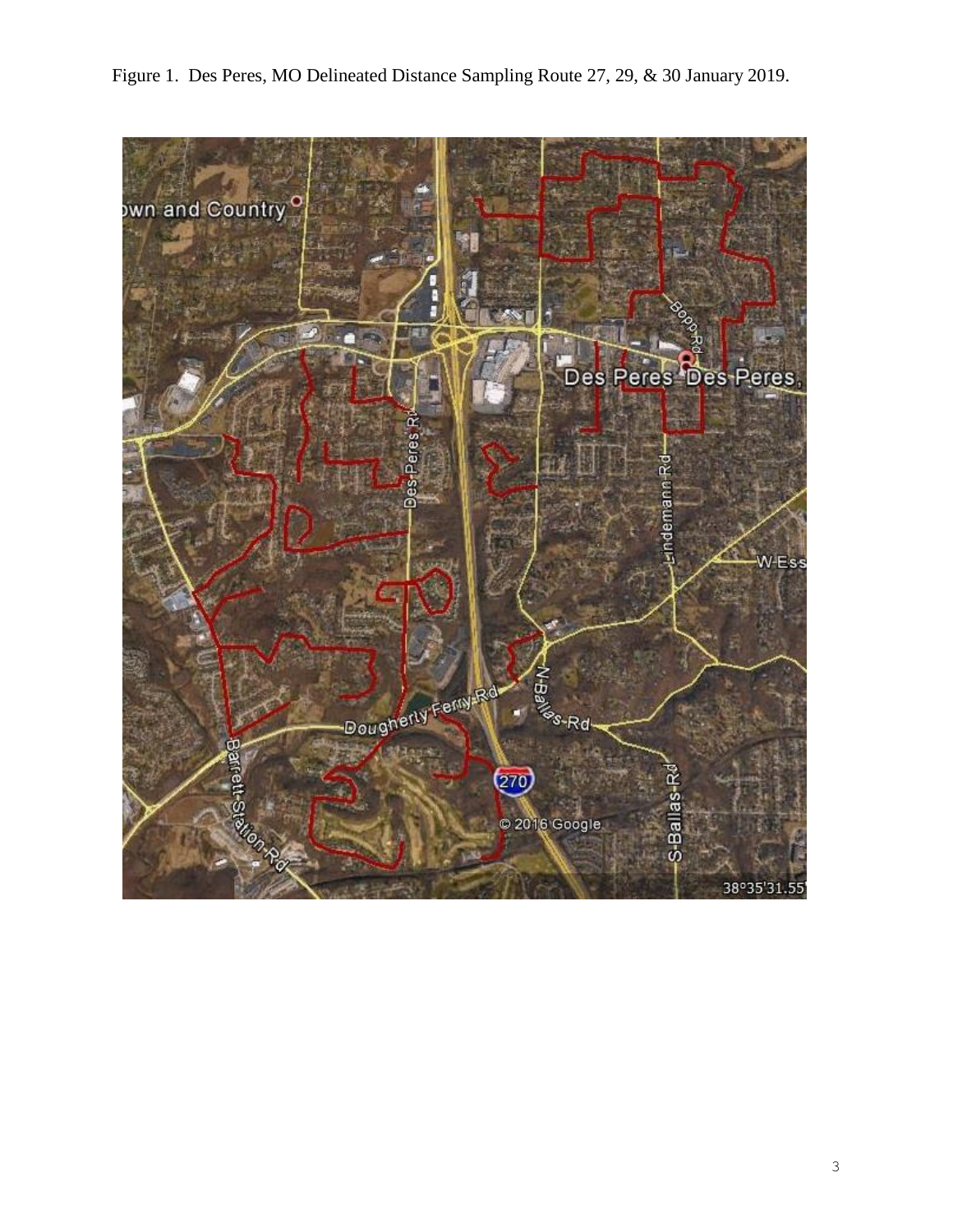Figure 2. Des Peres, MO Area of Deer Observations, Distance Sampling 27, 29 & 30 January 2019.

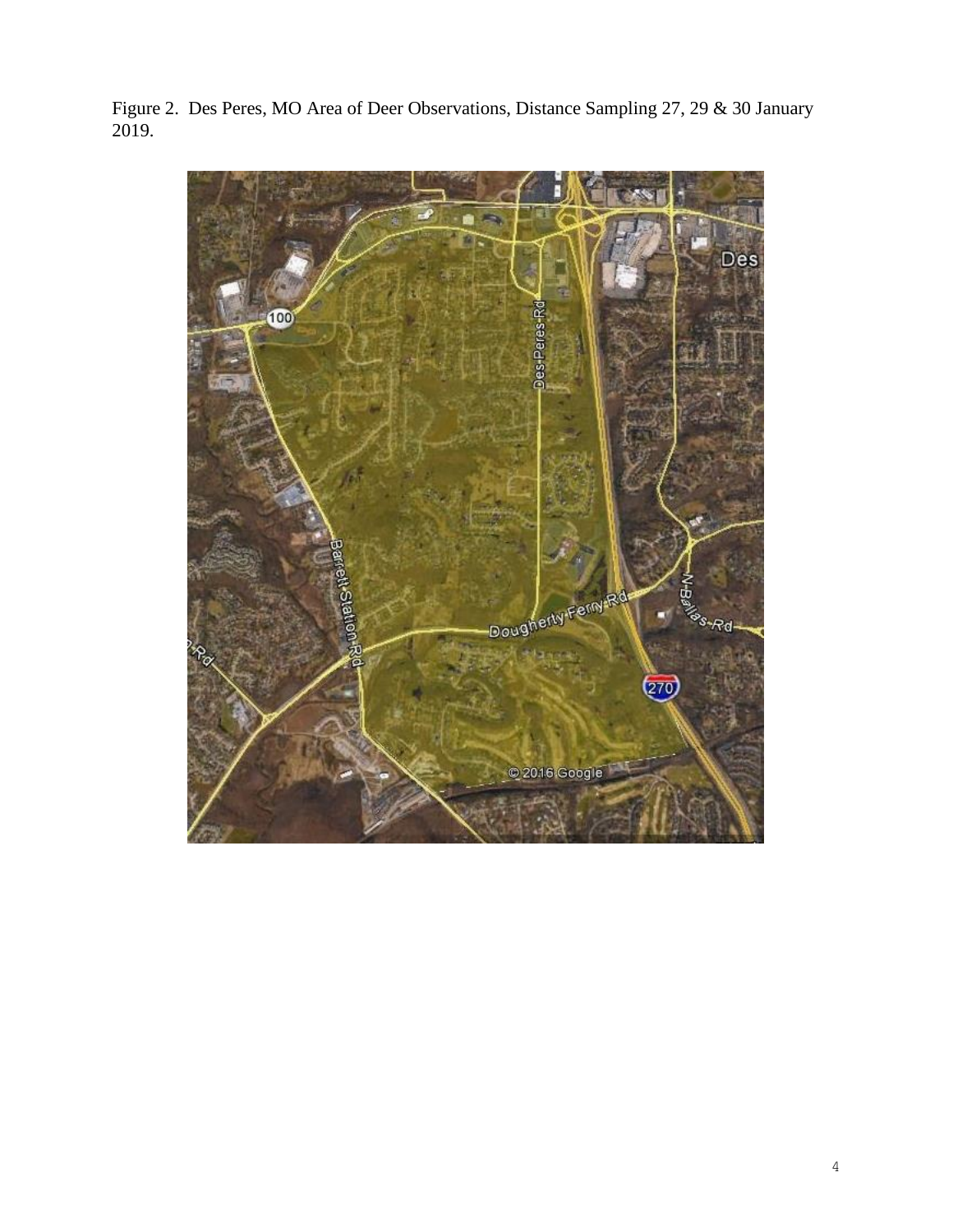Appendix A. Deer Observation Forms

Project: Des Peres, MO Date: 1/27/19 A

**Time conducted: 22:00-03:00 Transect Length: 9.0**

# **Weather (Temp, Wind, Cloud Cover): 32 degrees, 10 mph, Overcast**

| # of       | AF-Female/Fawn/YM/A-Male | Perpendicular | Location                          |
|------------|--------------------------|---------------|-----------------------------------|
| deer/group | <b>UD-Undetermined</b>   | Distance (yd) |                                   |
| 5          | 2 AF / 2 Fawn / 1 AM     | 23            | 5 Shari                           |
| 3          | 1 AF / 2 Fawn            | 93            | 772 Haw Thicket                   |
|            | UD                       | 82            | 12960 Beaver Dam                  |
| 6          | 3 AF / 3 Fawn            | 72            | <b>Beaver Dam/Camberwell</b>      |
| 6          | 2 AF / 4 Fawn            | 5             | Holleyhead Dr/Ct                  |
| 3          | 1 AF / 2 Fawn            | 32            | 4 Winds Farm/Bourbon Red          |
|            | 1 Fawn                   | 107           | Plymouth Rock/4 Winds             |
| 4          | 4 AM                     | 87            | 33 Topping                        |
| 3          | 2 AF / 1 Fawn            | 48            | 13237 Center Royal                |
|            | 3 AF / 4 Fawn            | 61            | 2425 Fair Royal                   |
|            | UD                       | 45            | 13165 Hunter Creek Ridge          |
|            | Fawn                     | 5             | <b>Winding Trail/Hunter Creek</b> |
| 2          | 1 AF / 1 Fawn            | 33            | Whitehorse Dr/Ct                  |

 $\mathbf{r}$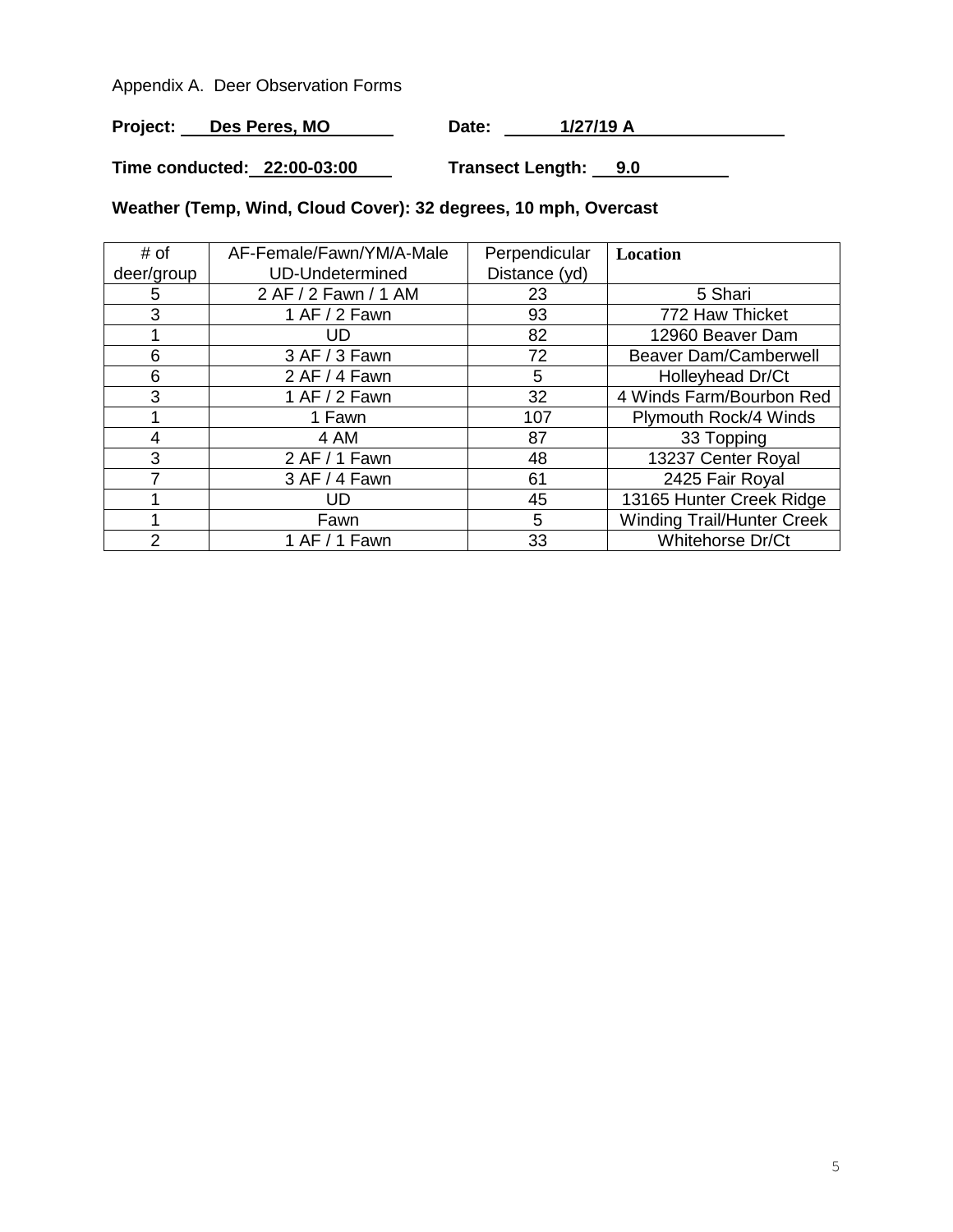Project: Des Peres, MO Date: 1/27/19 B

**Time conducted: 22:00-03:00 Transect Length: 9.0**

**Weather (Temp, Wind, Cloud Cover): 32 degrees, 10 mph, Overcast**

| # of           | AF-Female/Fawn/YM/A-Male | Perpendicular | Location                 |
|----------------|--------------------------|---------------|--------------------------|
| deer/group     | <b>UD-Undetermined</b>   | Distance (yd) |                          |
| 2              | 2 AM                     | 35            | 1 Shari                  |
| 3              | 2 AM / 1 UD              | 43            | 5 Shari                  |
| 2              | 2 UD                     | 62            | 166 Greenbriar           |
| 2              | 1 AF / 1 Fawn            | 53            | 12840 Beaver Dam         |
| 6              | 2 AF / 4 Fawn            | 54            | 2377 Camberwell          |
| 3              | 1 AF / 2 Fawn            | 31            | 4 Winds Farm/Bourbon Red |
| $\overline{2}$ | 2 AM                     | 49            | 18 Topping               |
| 5              | 2 AF / 3 Fawn            | 35            | 2231 Center Royal        |
| 3              | 1 AF / 1 Fawn / 1 UD     | 5             | 13189 Hunter Creek Ridge |
| 2              | 1 AF / 1 Fawn            | 23            | Hunter Creek Rdg/Ct      |
| ົ              | 1 AF / 1 Fawn            | 74            | 12911 Whitehorse         |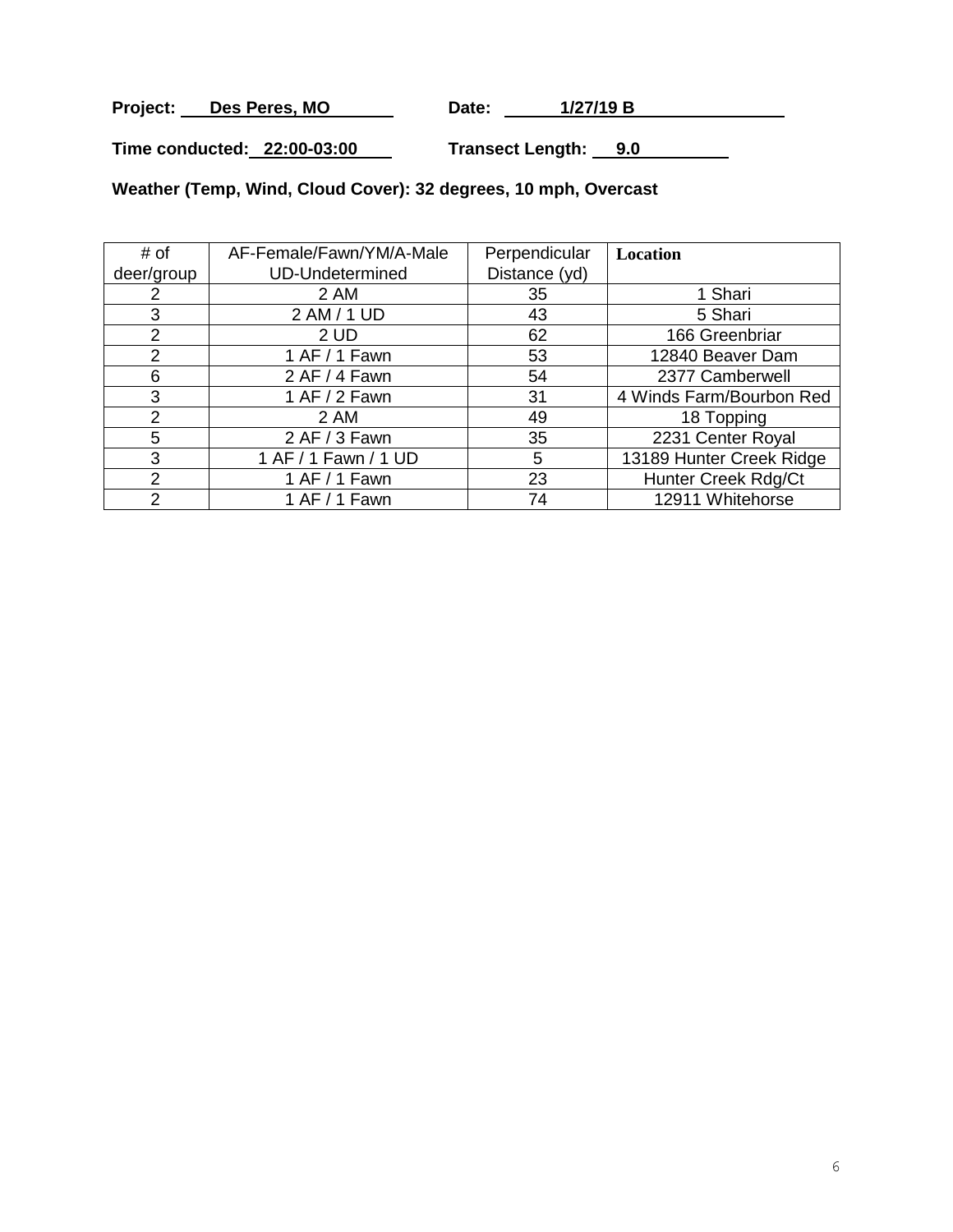Project: Des Peres, MO Date: 1/29/19 A

**Time conducted: 22:00-03:00 Transect Length: 9.0**

**Weather (Temp, Wind, Cloud Cover): 19 degrees, 15+ mph, Overcast**

| # of       | AF-Female/Fawn/YM/A-Male | Perpendicular | Location             |
|------------|--------------------------|---------------|----------------------|
| deer/group | <b>UD-Undetermined</b>   | Distance (yd) |                      |
|            | 2AM                      | 59            | 5 Shari              |
| 5          | 3 AM / 2 Fawns           | 44            | 5 Shari              |
|            | 1 AF                     | 62            | Ashdown Forest Ct    |
|            | 1 UD                     | 63            | 2339 Camberwell      |
| 5          | 5 AM                     | 55            | 4 Winds/Minarca      |
| っ          | 1 AF / 1 Fawn            | 48            | 868 Minarca          |
| າ          | 1 AF / 1 Fawn            | 35            | 13157 Hunter Crk Rdg |
|            | 2 AF / 2 Fawn            | 52            | 13140 Hunter Crk Rdg |
| ົ          | 2 AM                     | 50            | Hunter Crk Rdg/Ct    |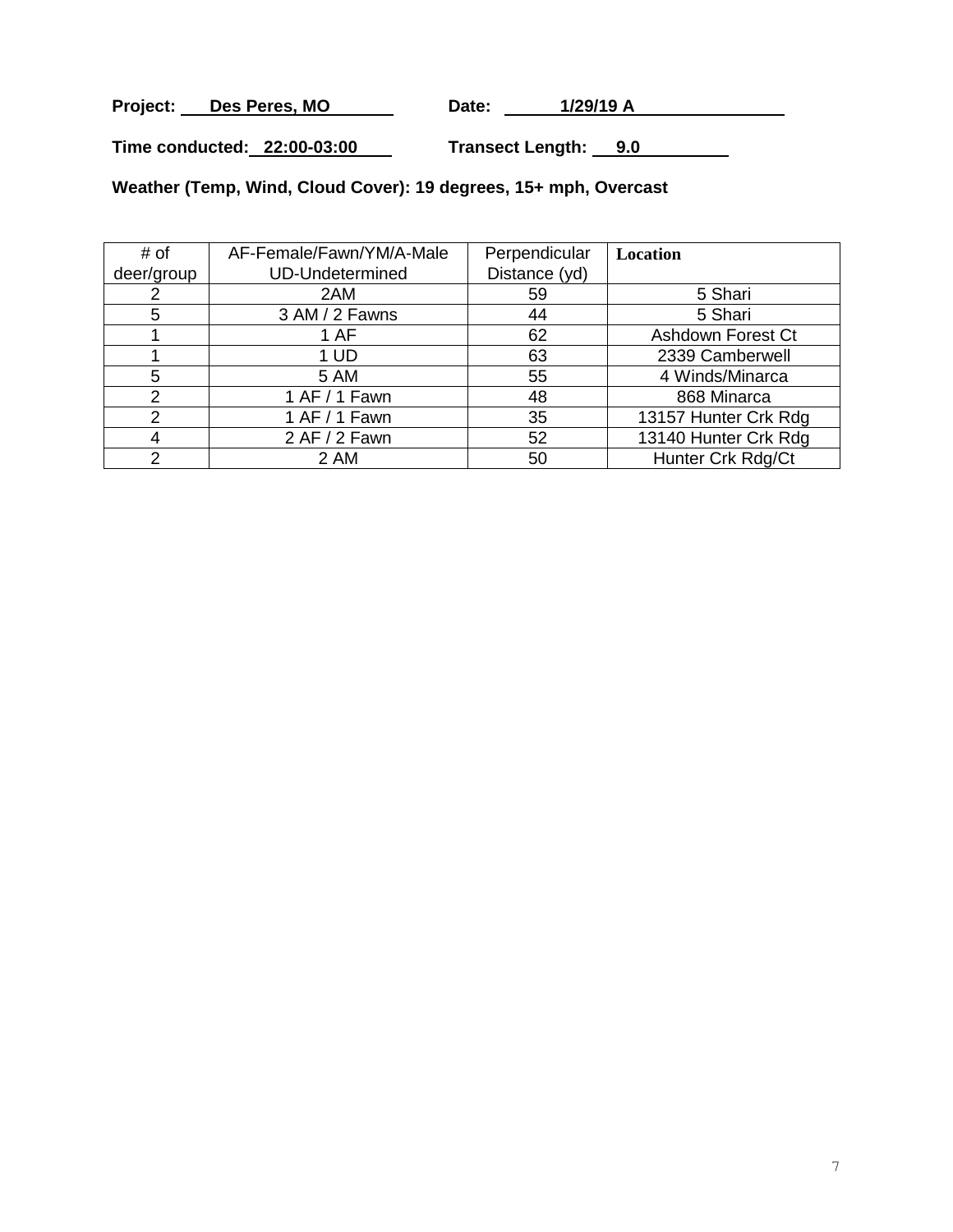Project: Des Peres, MO Date: 1/29/19 B

**Time conducted: 22:00-03:00 Transect Length: 9.0**

**Weather (Temp, Wind, Cloud Cover): 8 degrees, 15+ mph, Overcast**

| # of       | AF-Female/Fawn/YM/A-Male | Perpendicular | <b>Location</b>           |
|------------|--------------------------|---------------|---------------------------|
| deer/group | <b>UD-Undetermined</b>   | Distance (yd) |                           |
|            | 7 AM                     | 39            | 5 Shari                   |
|            | 1 AF                     | 63            | Beaver Dam/Holley Head    |
| 3          | 2 AF / 1 Fawn            | 57            | 2386 Camberwell           |
| 5          | <b>5 AM</b>              | 42            | 855 Minarca               |
|            | 1 AF                     | 64            | Grandview/Sarala          |
| 3          | 1 AF / 2 Fawn            | 54            | 2401 Center Royal         |
| 3          | 1 AF / 2 Fawn            | 50            | 13133 Hunter Crk Rdg      |
| 2          | 1 AF / 1 Fawn            | 5             | Whitehorse/Hunter Crk Rdg |
| ົ          | 2 UD                     | 106           | 12912 Whitehorse          |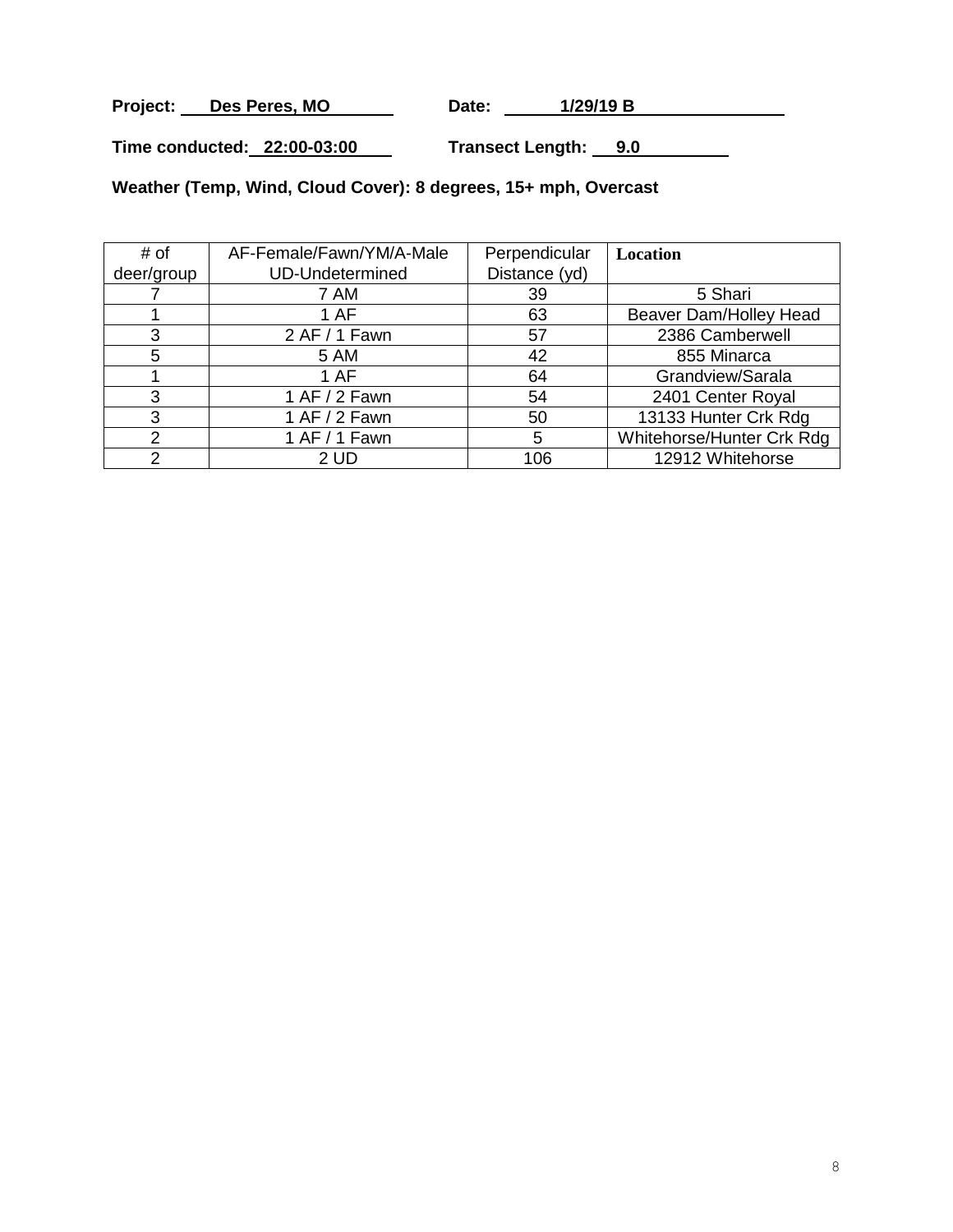Project: Des Peres, MO Date: 1/30/19 A

**Time conducted: 22:00-03:00 Transect Length: 9.0**

**Weather (Temp, Wind, Cloud Cover): 8 degrees, 0 mph, Overcast**

| # of          | AF-Female/Fawn/YM/A-Male | Perpendicular | <b>Location</b>         |
|---------------|--------------------------|---------------|-------------------------|
| deer/group    | <b>UD-Undetermined</b>   | Distance (yd) |                         |
| 2             | 1 AF / 1 Fawn            | 10            | Shari Hill              |
| 3             | 1 AF $/$ 2 Fawn          | 53            | Shari Hill              |
| $\mathcal{P}$ | 2UD                      | 44            | 2364 Holleyhead         |
| 2             | 1 AF / 1 Fawn            | 54            | Holleyhead Ct.          |
| 3             | 1 AF / 1 Fawn / 1 UD     | 90            | Holleyhead Ct.          |
| 3             | 1 AF / 2 Fawn            | 22            | 923 Des Peres Rd        |
|               | 1 Fawn                   | 74            | Des Peres/Old Des Peres |
| 6             | 4 AF / 2 Fawn            | 62            | 2232 Center Royal       |
| 4             | 2 AF / 2 Fawn            | 92            | Center/View Royal       |
| 8             | 3 AF / 5 Fawn            | 5             | 2317 Fair Royal         |
| 5             | <b>5 AM</b>              | 67            | 2400 Fair Royal         |
| 2             | 2UD                      | 57            | 13020 Hickory Creek Ct  |
| 8             | 3 AF / 5 Fawn            | 46            | 13020 Hickory Creek Ct  |